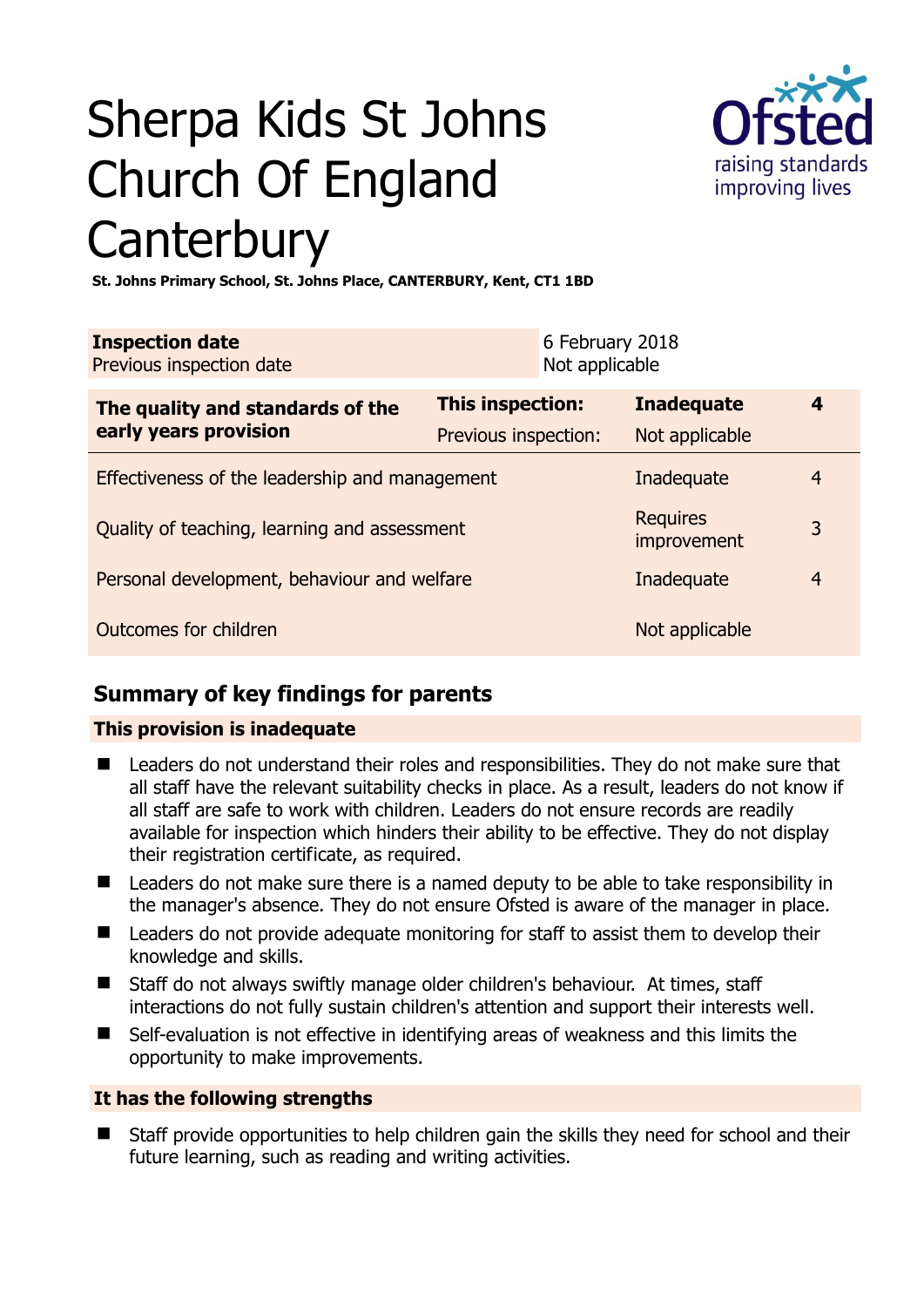## **What the setting needs to do to improve further**

#### **To meet the requirements of the early years foundation stage and the Childcare Register the provider must:**

|                                                                                                                                                                                                         | <b>Due Date</b> |
|---------------------------------------------------------------------------------------------------------------------------------------------------------------------------------------------------------|-----------------|
| ensure all staff have an enhanced Disclosure and Barring Service<br>check                                                                                                                               | 26/02/2018      |
| make sure all records are available for inspection, such as staff<br>qualifications, including first-aid certificates and recruitment and<br>vetting processes                                          | 26/02/2018      |
| ensure the certificate of registration is displayed at the after-school<br>club                                                                                                                         | 26/02/2018      |
| make sure there is a named deputy who is qualified to take the<br>lead in the manager's absence                                                                                                         | 26/02/2018      |
| improve the notification processes to ensure that Ofsted is aware<br>of any persons who are managing the after-school club                                                                              | 26/02/2018      |
| improve staff monitoring, in particular providing regular<br>supervision, training and support to help improve their interactions<br>and develop each child's interests and concentration in activities | 05/03/2018      |
| ensure staff take appropriate swift action to manage children's<br>behaviour and help meet all their individual needs.                                                                                  | 05/03/2018      |

## **To further improve the quality of the early years provision the provider should:**

 $\blacksquare$  improve the self-evaluation processes to help identify areas of weakness and set targets for improvement.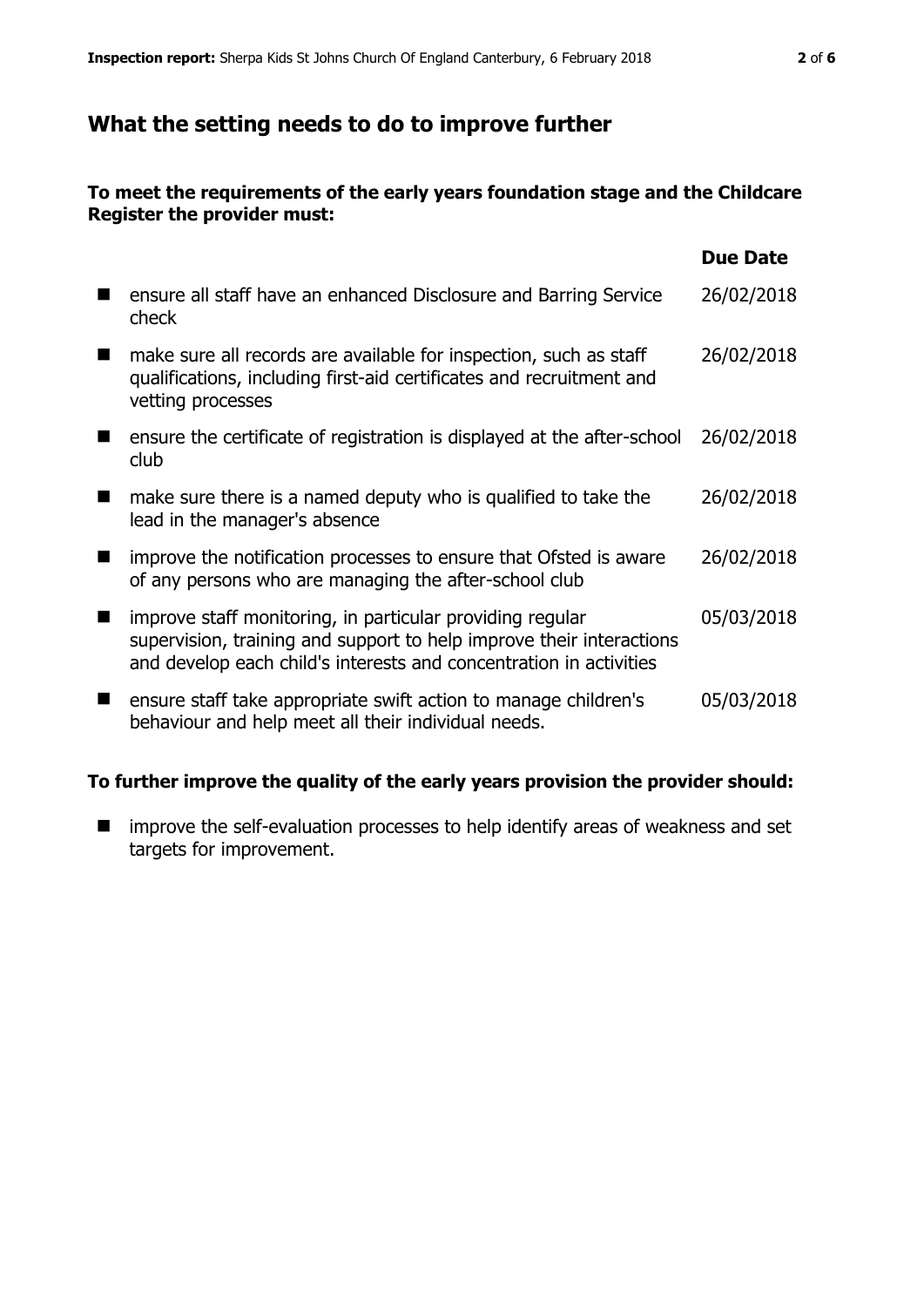## **Inspection activities**

- The inspector observed the quality of staff interactions and the impact this has on children's individual needs.
- The inspector viewed a range of documentation, including suitability checks and policies and procedures.
- The inspector held a meeting with the manager.
- The inspector spoke to children, parents and staff.

## **Inspector**

Sarah Stephens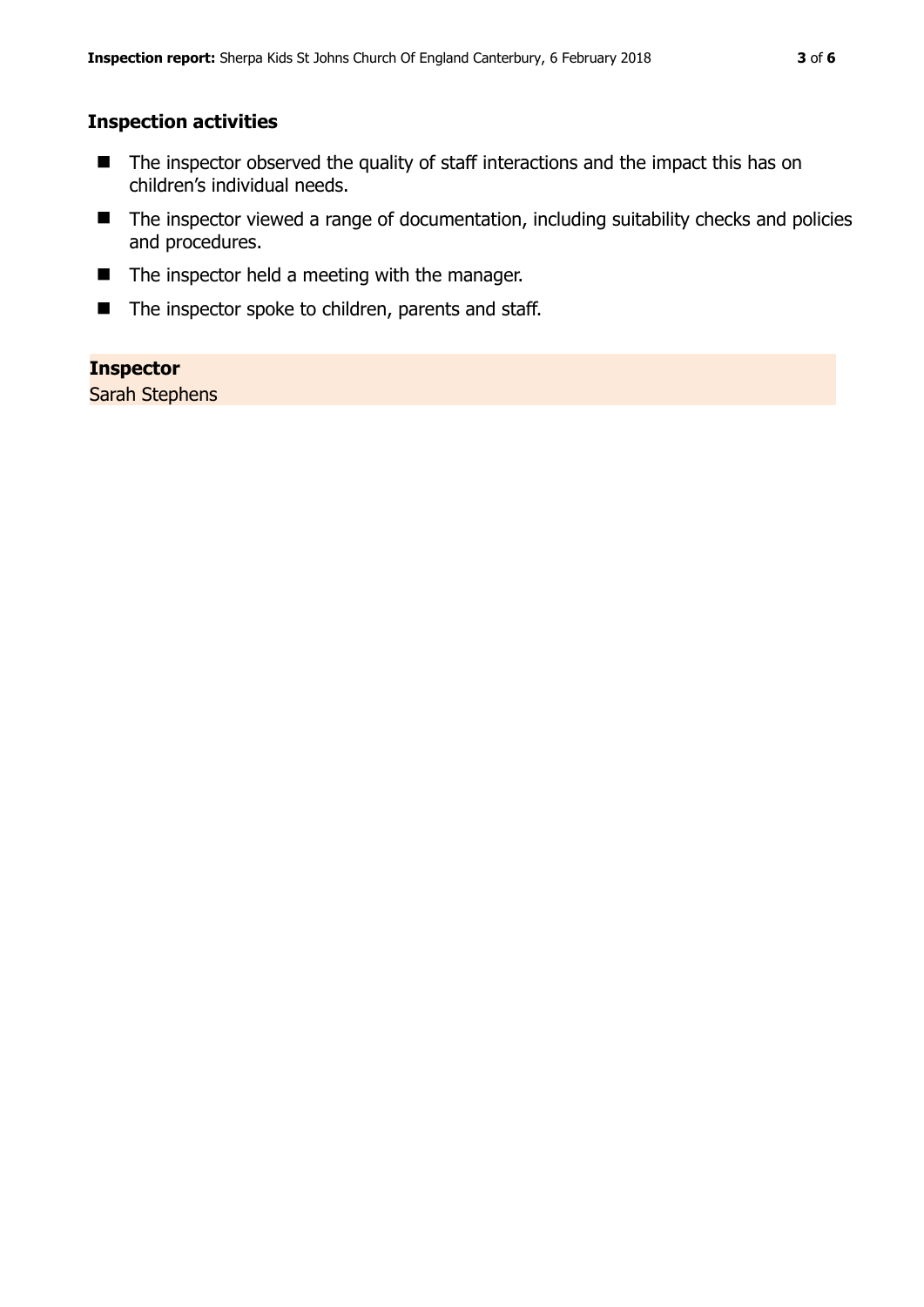# **Inspection findings**

#### **Effectiveness of the leadership and management is inadequate**

Safeguarding is not effective. Leaders do not meet all the requirements of the early years foundation stage and Childcare register. This puts children's safety and welfare at risk. They do not ensure that all staff have the relevant Disclosure and Barring Service checks. Leaders do not make sure all records are accessible for inspection. Staff files are disorganised and important documents are missing or held off-site. For example, staff's qualifications, including appropriate first-aid certificates, and recruitment and vetting information were not available at the time of the inspection. Leaders do not provide effective staff support and training. For example, they do not have regular supervision, despite the manager's best efforts, to help develop their practice. However, staff have a secure understanding of the signs that would cause them concern about a child's welfare and the processes to follow. Staff know what would affect their suitability to care for children. Self-evaluation is not robust enough to help identify areas of weakness and develop the quality of the after-school club.

#### **Quality of teaching, learning and assessment requires improvement**

Staff listen to children as they happily talk about their day when they arrive at the afterschool club. Staff give children plenty of time to relax and play. For example, they sit on a sofa and look at books together with their friends. Staff offer a variety of resources and provide children with opportunities to make their own choices. For instance, they select an electronic fish game and staff support them to use their number skills, counting, using simple addition and grouping items together. However, staff interactions do not always efficiently keep children's concentration and fully extend their interests. Consequently, children, sometimes, do not engage well and wander away from their chosen activities. Staff support children's self-esteem and confidence well, such as providing them with positive praise and encouragement. Parents comment that staff share regular information with them to keep them informed about their child's time at the after-school club. Staff form successful partnerships with other settings to help provide continuity in children's care.

#### **Personal development, behaviour and welfare are inadequate**

Staff do not always manage older children's behaviour quickly and effectively. As a result, younger children's individual needs are not consistently met because of rowdy behaviour by the older children. When staff do intervene, they encourage children to share, take turns and remind them to be kind to their friends. On the whole, staff support children's emotional well-being, giving them extra care and attention when needed. Children develop their physical skills well. For instance, they play football in the large hall. Staff help children learn to keep themselves safe and know what to do in case of an emergency.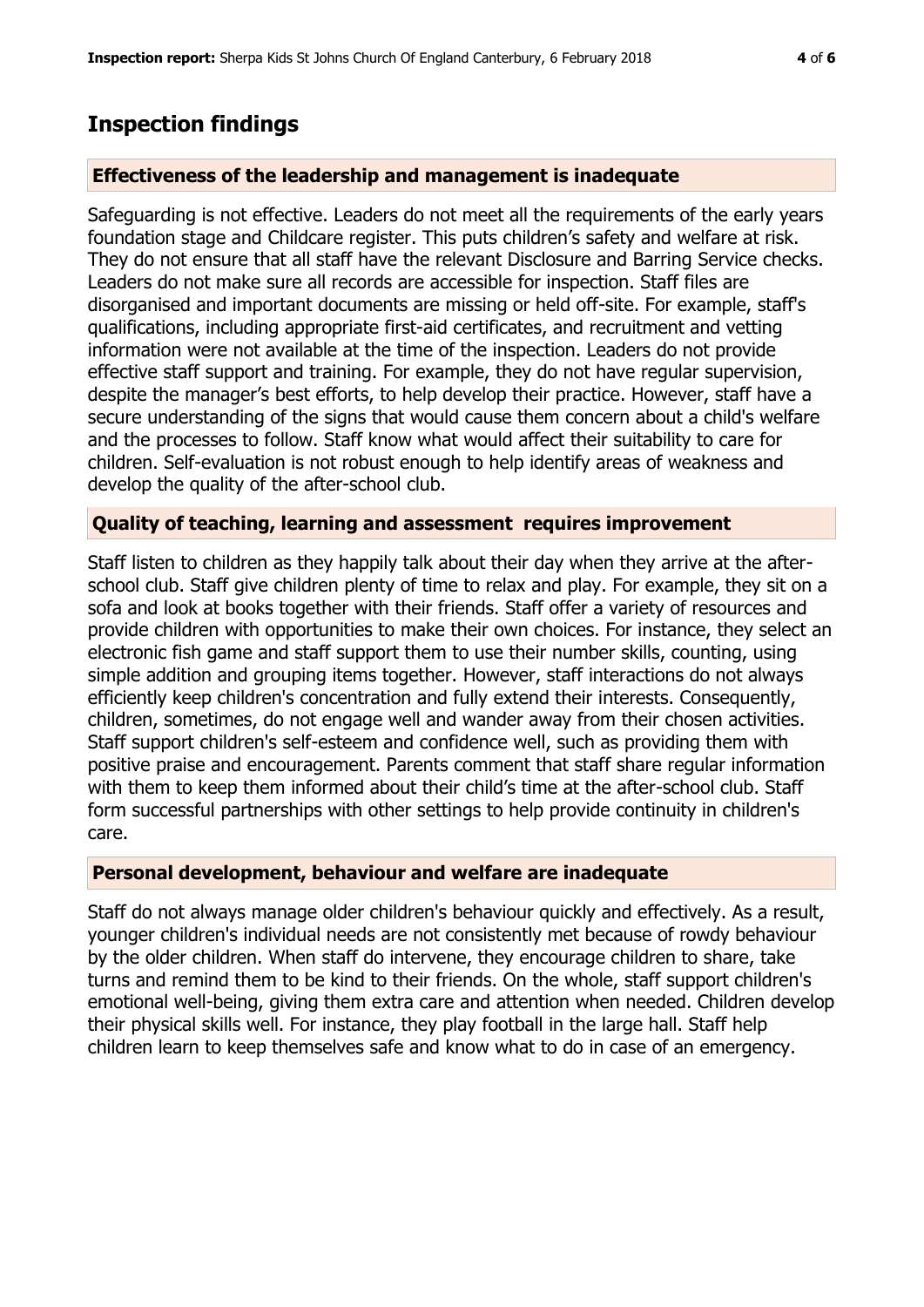# **Setting details**

| Unique reference number                             | EY551776                                                                             |
|-----------------------------------------------------|--------------------------------------------------------------------------------------|
| <b>Local authority</b>                              | Kent                                                                                 |
| <b>Inspection number</b>                            | 1122731                                                                              |
| <b>Type of provision</b>                            | Out of school provision                                                              |
| Day care type                                       | Childcare - Non-Domestic                                                             |
| <b>Registers</b>                                    | Early Years Register, Compulsory Childcare<br>Register, Voluntary Childcare Register |
| Age range of children                               | $4 - 7$                                                                              |
| <b>Total number of places</b>                       | 15                                                                                   |
| Number of children on roll                          | 14                                                                                   |
| Name of registered person                           | Sherpa Nominees Group Pty Ltd                                                        |
| <b>Registered person unique</b><br>reference number | RP541405                                                                             |
| Date of previous inspection                         | Not applicable                                                                       |
| <b>Telephone number</b>                             | 07760 436 405                                                                        |

Sherpa Kids St Johns Church Of England Canterbury is situated in the grounds of St. Johns Primary School, Canterbury. It is one of three settings owned by the same provider. The after-school club operates from 3pm to 6pm, Monday to Friday, term time only. There are three members of staff, two of whom hold relevant level 2 and 3 childcare qualifications.

This inspection was carried out by Ofsted under sections 49 and 50 of the Childcare Act 2006 on the quality and standards of provision that is registered on the Early Years Register. The registered person must ensure that this provision complies with the statutory framework for children's learning, development and care, known as the early years foundation stage.

Any complaints about the inspection or the report should be made following the procedures set out in the guidance 'Complaints procedure: raising concerns and making complaints about Ofsted', which is available from Ofsted's website: www.gov.uk/government/organisations/ofsted. If you would like Ofsted to send you a copy of the guidance, please telephone 0300 123 4234, or email enquiries@ofsted.gov.uk.